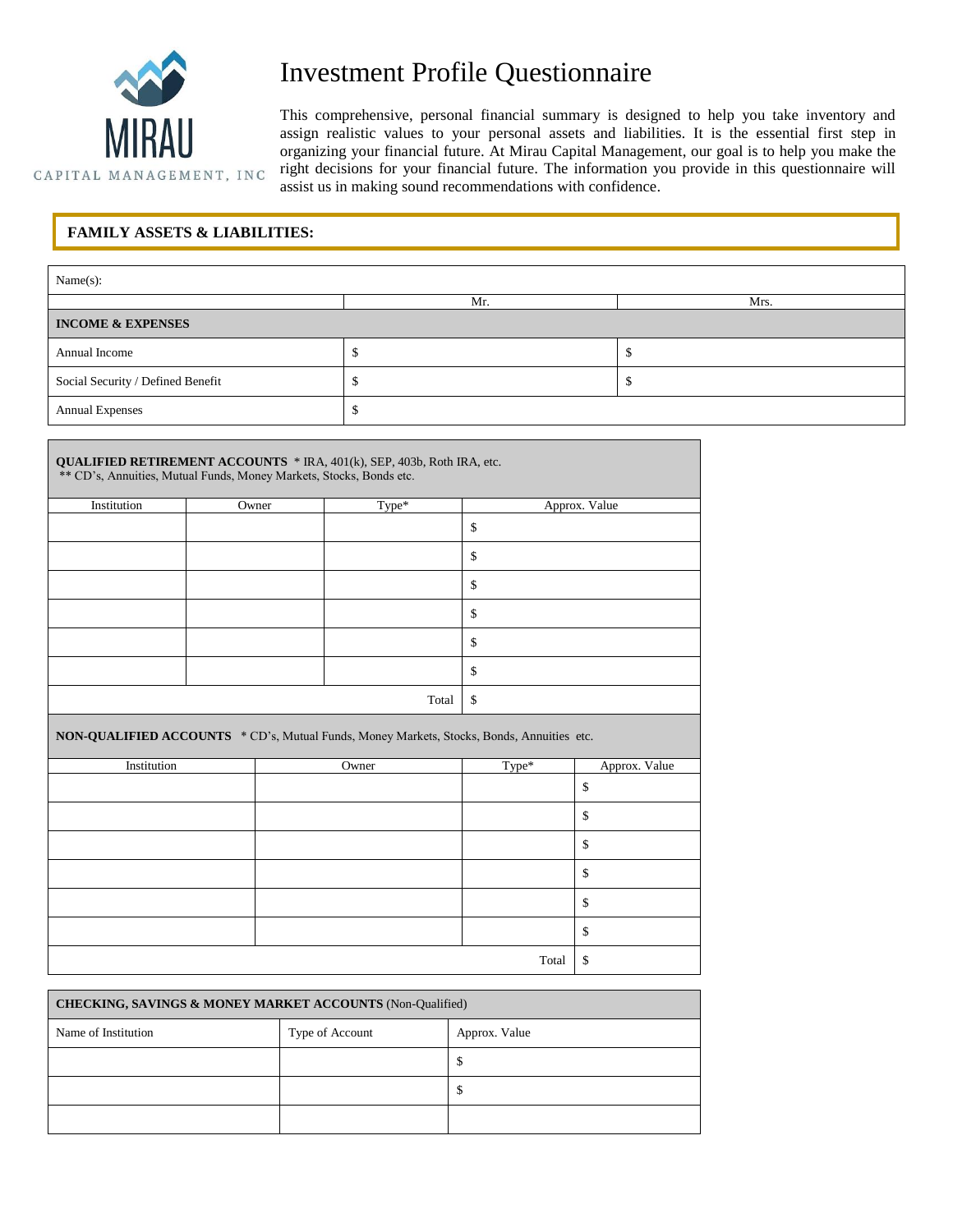| <b>RESIDENCE &amp; OTHER REAL ESTATE</b> |             |               |  |  |  |
|------------------------------------------|-------------|---------------|--|--|--|
| Property                                 | Amount Owed | Current Value |  |  |  |
| Residence $-1st$                         |             |               |  |  |  |
| Residence $-2nd$                         |             |               |  |  |  |
|                                          |             |               |  |  |  |

| <b>LIFE INSURANCE</b> |       |                   |                  |                |                      |             |           |
|-----------------------|-------|-------------------|------------------|----------------|----------------------|-------------|-----------|
| Insured/Carrier       | Type* | Year<br>Purchased | Death<br>Benefit | Premium / Mode | Cash Surrender Value | Loans Taken | Purpose** |
|                       |       |                   |                  |                |                      |             |           |
|                       |       |                   |                  |                |                      |             |           |

\* Term, Universal Life (UL), Whole Life (WL), Equity Indexed Universal Life (EIUL) \*\* Retirement income, family protection, legacy, etc.

| <b>LTC INSURANCE</b> |         |                   |         |                                         |                           |
|----------------------|---------|-------------------|---------|-----------------------------------------|---------------------------|
| Insured              | Carrier | Year<br>Purchased | Premium | Premium Mode (annual,<br>monthly, etc.) | <b>Elimination Period</b> |
|                      |         |                   |         |                                         |                           |
|                      |         |                   |         |                                         |                           |

| <b>ESTATE PLANNING</b>                                       |                                                                                                                                                    |                                             |            |           |                  |  |
|--------------------------------------------------------------|----------------------------------------------------------------------------------------------------------------------------------------------------|---------------------------------------------|------------|-----------|------------------|--|
| Trust? Yes No                                                | Wills? Yes No                                                                                                                                      | Power of Attorney Documents? Yes            | No         |           |                  |  |
|                                                              |                                                                                                                                                    |                                             |            |           |                  |  |
| <b>GENERAL:</b>                                              |                                                                                                                                                    |                                             |            |           |                  |  |
|                                                              | Do you have a current investment advisor?                                                                                                          |                                             | $\Box$ Yes | $\Box$ No |                  |  |
|                                                              | Are you anticipating any major lifestyle changes?<br>(i.e., marriage, divorce, retirement, moving, etc.)<br>If so, what changes are you expecting? |                                             | $\Box$ Yes | $\Box$ No | $\Box$ Uncertain |  |
|                                                              | Are you comfortable with your current cash flow?                                                                                                   |                                             | $\Box$ Yes | $\Box$ No | $\Box$ Uncertain |  |
| Do you anticipate any significant changes in your cash flow? |                                                                                                                                                    |                                             | $\Box$ Yes | $\Box$ No | $\Box$ Uncertain |  |
| Do you anticipate any major expenditures in the near future? |                                                                                                                                                    |                                             |            | $\Box$ No | $\Box$ Uncertain |  |
|                                                              |                                                                                                                                                    | If so, what expenditures are you expecting? |            |           |                  |  |

| Do you have any current health problems?                    | $\Box$ Yes | $\Box$ No | $\Box$ Uncertain |
|-------------------------------------------------------------|------------|-----------|------------------|
| Do you have adequate medical coverage?                      | $\Box$ Yes | $\Box$ No | $\Box$ Uncertain |
| Do you have disability coverage?                            | $\Box$ Yes | $\Box$ No | $\Box$ Uncertain |
| Do you have personal liability coverage?<br>Amount?         | $\Box$ Yes | $\Box$ No | $\Box$ Uncertain |
| Do you have enough life insurance?<br>Amount?               | $\Box$ Yes | $\Box$ No | $\Box$ Uncertain |
| Do you have an emergency fund (money set aside in savings)? | $\Box$ Yes | $\Box$ No | $\Box$ Uncertain |
| Do you have long-term health care coverage?                 | $\Box$ Yes | $\Box$ No | $\Box$ Uncertain |